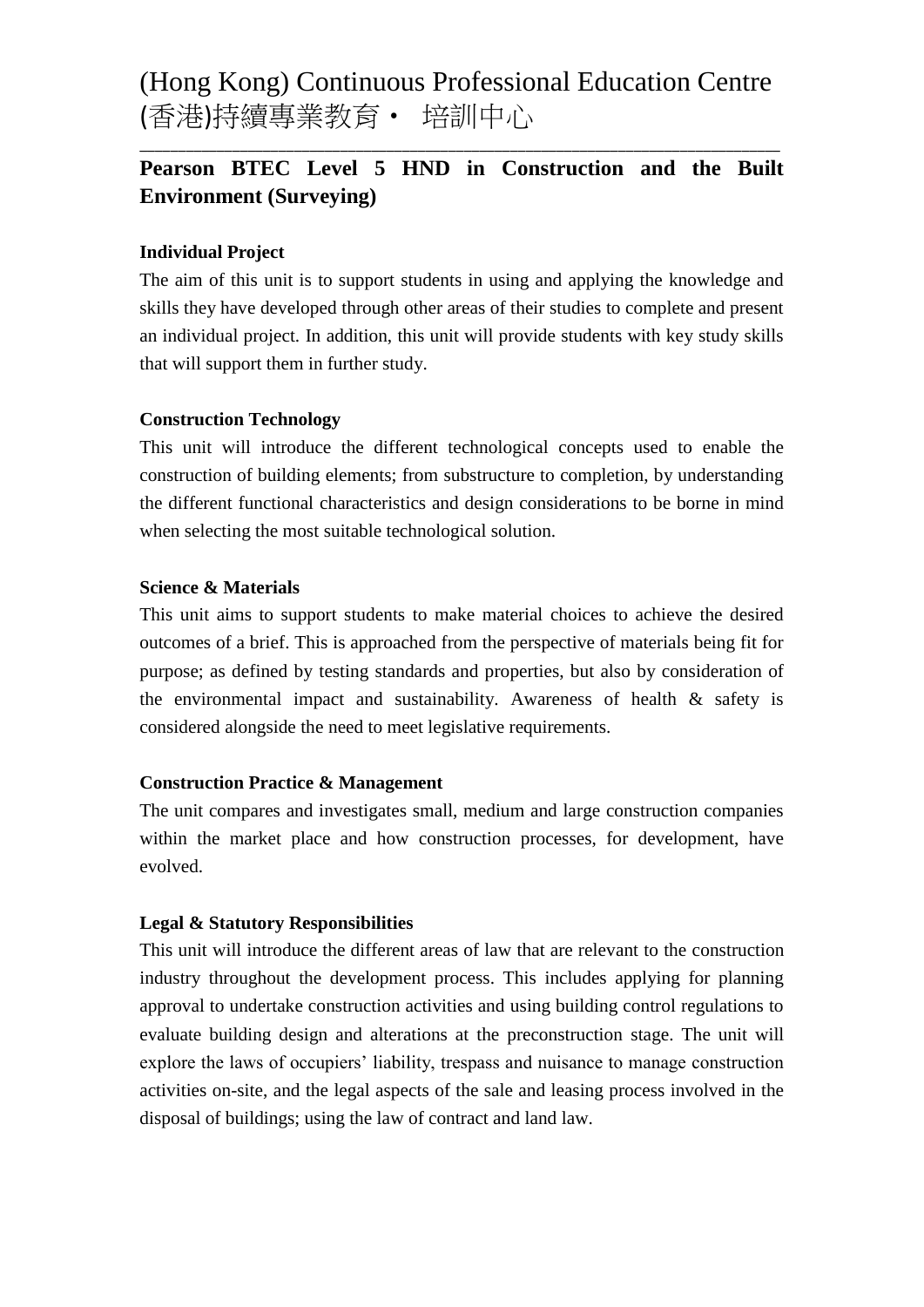\_\_\_\_\_\_\_\_\_\_\_\_\_\_\_\_\_\_\_\_\_\_\_\_\_\_\_\_\_\_\_\_\_\_\_\_\_\_\_\_\_\_\_\_\_\_\_\_\_\_\_\_\_\_\_\_\_\_\_\_\_\_\_\_\_\_\_\_\_\_\_\_\_\_\_\_\_\_\_\_\_\_\_

# **Measurement & Estimating**

The overall aim of this unit is to provide students with an understanding of the quantity surveying techniques of measurement and the estimation of rates for the compilation of tender information. This is a vital activity in achieving a successful outcome for a contracting company in tendering and winning work.

# **Financial Management & Business Practice in Construction**

This unit introduces the concepts of business management and financial control. Students will examine a range of factors that influence the ways in which companies grow, raise finance and control their costs and resources. Topics included in this unit are: the legal status of building companies and how this impacts on raising finance, the different sources of finance and how a company manages them, contemporary management strategies, and how the day-to-day management of the different resources used by a construction company impact on their success.

# **Group Project**

Content in this unit will typically include role identification and allocation, collaborative structures, human resources management, project management, procurement, tender documentation, information/data sharing, meetings, health & safety, project costing and Building Information Modelling.

# **Contracts & Management**

The overall aim of this unit is to provide students with a working knowledge of contracts, so they can manage a project team in accordance with the agreed terms and conditions of the contract. The principle person responsible for this is often the quantity surveyor and it is their responsibility to ensure compliance with the conditions of the contract.

#### **Advanced Quantities for Complex Project**

This unit has been designed to enable students studying construction, civil engineering and building services engineering to apply, analyse and measure a range of components and elements found in large-scale buildings or structures, and to produce quantities within the function of a quantity surveyor.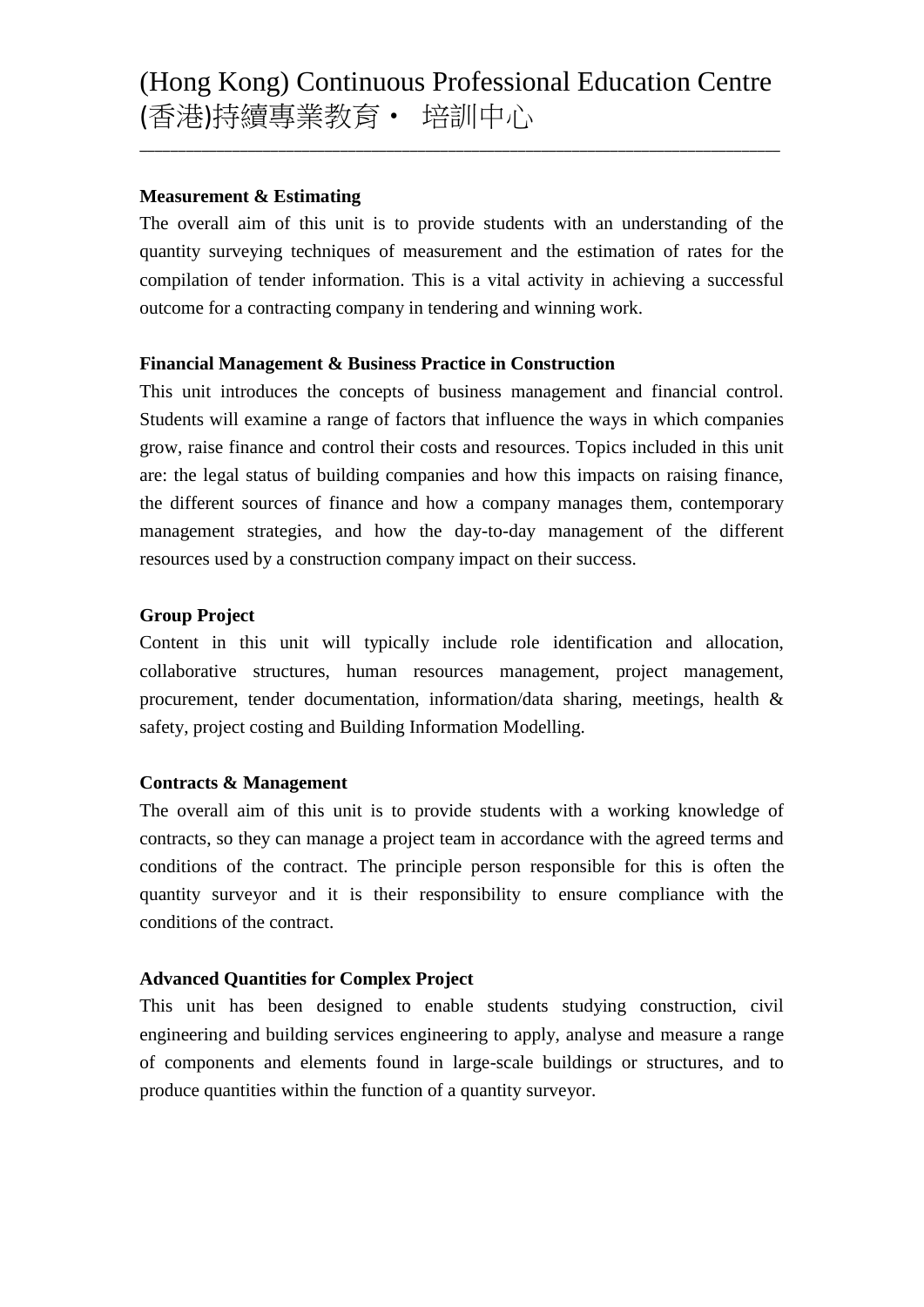\_\_\_\_\_\_\_\_\_\_\_\_\_\_\_\_\_\_\_\_\_\_\_\_\_\_\_\_\_\_\_\_\_\_\_\_\_\_\_\_\_\_\_\_\_\_\_\_\_\_\_\_\_\_\_\_\_\_\_\_\_\_\_\_\_\_\_\_\_\_\_\_\_\_\_\_\_\_\_\_\_\_\_

### **Surveying for Conversation, Renovation and Refurbishment**

This unit will introduce students to the process, techniques and underpinning knowledge required to undertake a survey of a building. The unit will focus on surveying the condition of the fabric rather than a measured survey. However, where appropriate, consideration will be given to taking measurements to record the condition of the building. The unit will consider the different styles and methods of construction, how to analyse them and how they typically fail over time. The unit takes a practical approach, drawing on the initial learning and knowledge and applying it to surveying a property and producing a professional, detailed survey report for a variety of end users.

# **Alternative Methods of Construction**

On successful completion of this unit students will have examined how the construction industry impacts on the environment; explored alternative construction methods which are fit for purpose; government policy implications and health & safety constraints associated with alternative construction methods; and designed a fit-for-purpose structure using an alternative construction method.

#### **Maintenance & Operations**

The aim of this unit is to provide students with background knowledge and understanding of maintenance and operations required in relation to the safe and efficient use of buildings; within both specific contexts and the wider environment.

#### **Advanced Materials**

The aim of this unit is to enable students to make decisions based on the application of knowledge and concepts related to advanced materials. As ever more innovative structural solutions are sought, so the need for greater understanding of material performance and behaviour is required. This encapsulates an understanding of the relationship between material microstructure, composition and mechanical properties in use, and also a knowledge of 'smart' materials that are at the heart of innovative material technology development.

#### **Tender & Procurement**

The aim of this unit is to provide students with the knowledge to select a procurement route and an appropriate tendering method in the awarding of a project to a main contractor. Students will gain knowledge of how to prepare a tender package in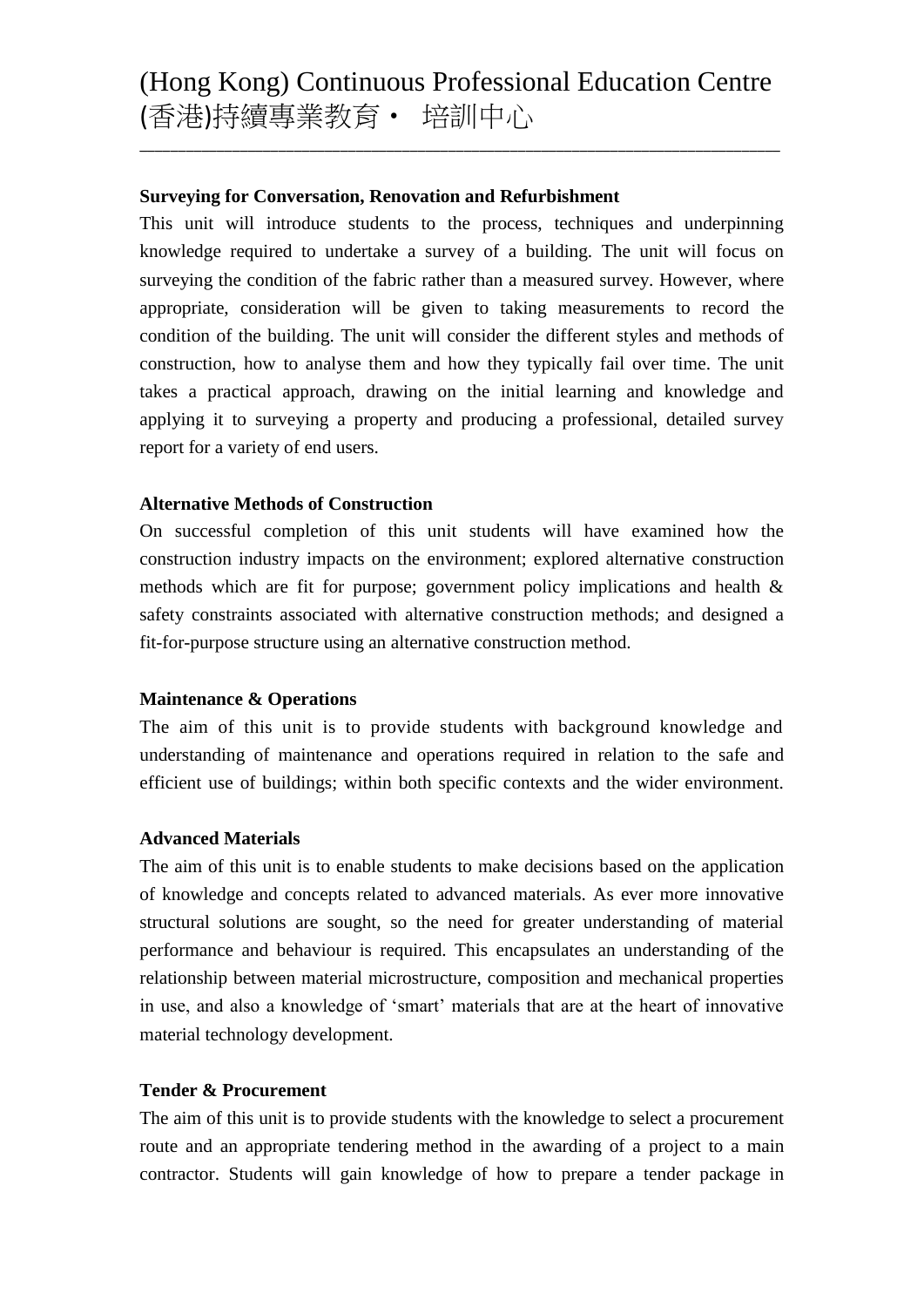# (Hong Kong) Continuous Professional Education Centre (香港)持續專業教育‧ 培訓中心

\_\_\_\_\_\_\_\_\_\_\_\_\_\_\_\_\_\_\_\_\_\_\_\_\_\_\_\_\_\_\_\_\_\_\_\_\_\_\_\_\_\_\_\_\_\_\_\_\_\_\_\_\_\_\_\_\_\_\_\_\_\_\_\_\_\_\_\_\_\_\_\_\_\_\_\_\_\_\_\_\_\_\_

procuring a contractor for a client's work. Many different procurement methods are available to achieve this: from open to closed systems.

# **Pearson BTEC Level 4 HNC in Construction and the Built Environment (Surveying)**

# **Individual Project**

The aim of this unit is to support students in using and applying the knowledge and skills they have developed through other areas of their studies to complete and present an individual project. In addition, this unit will provide students with key study skills that will support them in further study.

# **Construction Technology**

This unit will introduce the different technological concepts used to enable the construction of building elements; from substructure to completion, by understanding the different functional characteristics and design considerations to be borne in mind when selecting the most suitable technological solution.

# **Science & Materials**

This unit aims to support students to make material choices to achieve the desired outcomes of a brief. This is approached from the perspective of materials being fit for purpose; as defined by testing standards and properties, but also by consideration of the environmental impact and sustainability. Awareness of health & safety is considered alongside the need to meet legislative requirements.

# **Construction Practice & Management**

The unit compares and investigates small, medium and large construction companies within the market place and how construction processes, for development, have evolved.

# **Legal & Statutory Responsibilities**

This unit will introduce the different areas of law that are relevant to the construction industry throughout the development process. This includes applying for planning approval to undertake construction activities and using building control regulations to evaluate building design and alterations at the preconstruction stage. The unit will explore the laws of occupiers' liability, trespass and nuisance to manage construction activities on-site, and the legal aspects of the sale and leasing process involved in the disposal of buildings; using the law of contract and land law.